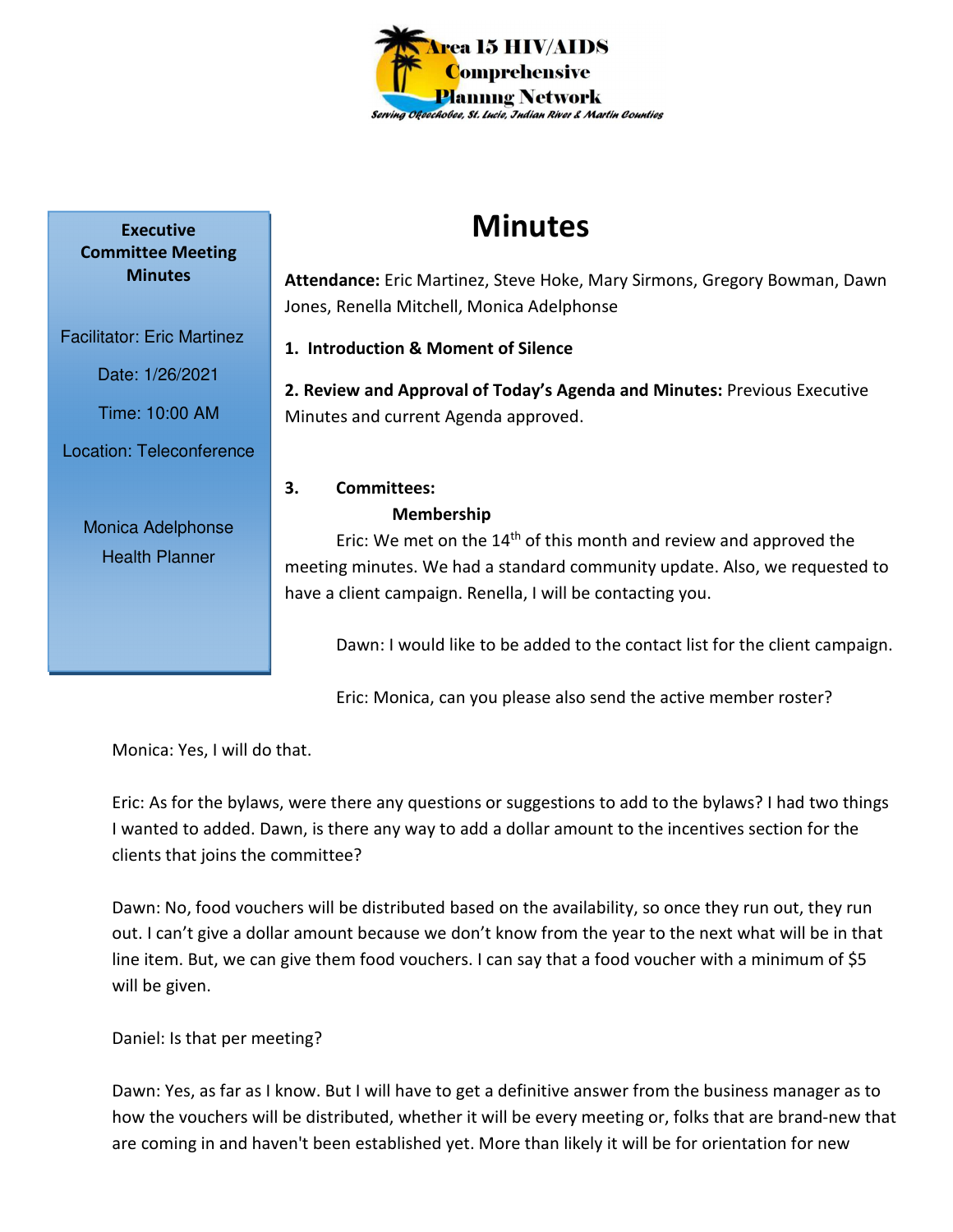consumers. Let me get clarification on that. But, I do not think that we should lock ourselves into an amount.

Greg: Is it going to be retroactive?

Dawn: No, it will start the day that it approves. I have not had an opportunity to speak with business manager because everyone has been pulled for emergency duty. Once I have a definitive answer, I will let everyone know.

Greg: When do you think you will have an answer?

Dawn: I'm not sure, but once I do will let the co-chairs know. My recommendation is that when you guys go through the bylaws today, and if there are any other suggestions, make any necessary corrections, you can approve them based on the fact will be plugging in the information for the vouchers. That will be coming from the lead agency.

Steve: We are not doing travel vouchers anymore right?

Dawn: That's correct.

Eric: In the language of the committees, we corrected everything on that correct? Is the revision date correct?

Dawn: Correct. We will add the revision date, once it's been approved by the executive committee.

Eric: As it stands, there are no other questions or suggestions for the bylaws?

Steve: Correct.

Eric: I make a motion to accept the bylaws.

Steve: I second that motion.

Eric: Monica, please add the correction date and send it out to the full body. And that they have 30 days to ask for any correction. And at the general body meeting, they will have the oppurtunity to accept the bylaws.

Eric: The next agenda item, we discussed the website. Monica, will send out the link and everyone can send recommendations to Monica.

The committee discussed website changes. A motion was made to accept the website, and was accepted by the executive committee. It will be sent by the full body for approval.